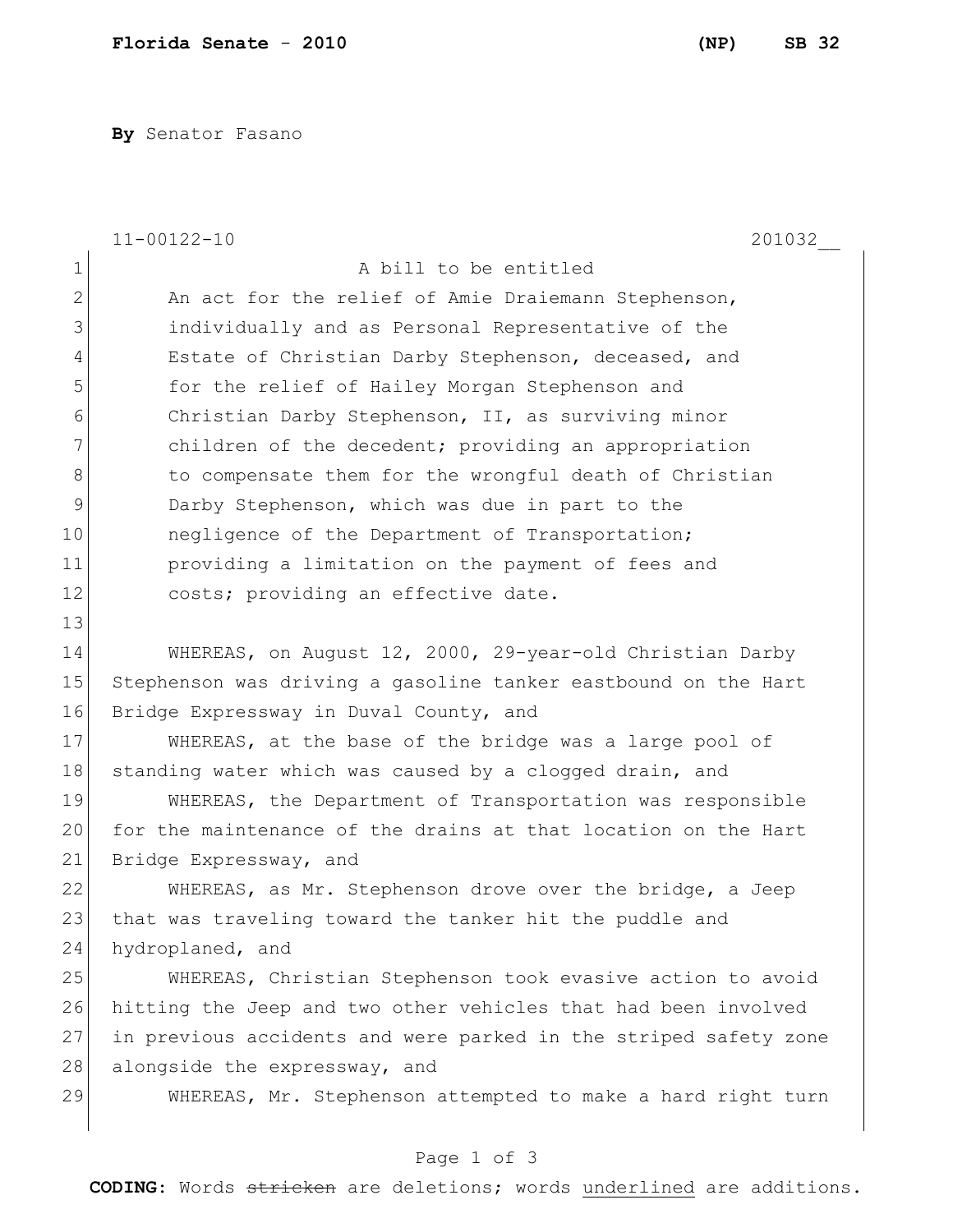11-00122-10 201032\_\_ onto the Atlantic Avenue exit so as to avoid those three other vehicles, but, as he tried to take the exit, the gasoline tanker jackknifed, struck the guardrail, overturned, and exploded, and WHEREAS, Christian Darby Stephenson was subsequently 34 pronounced dead at the scene, and WHEREAS, Mr. Stephenson's widow, Amie Draiemann Stephenson, brought suit against the Department of Transportation in the Circuit Court of the Fourth Judicial Circuit, in and for Duval 38 County, Florida (Case No.  $01-03428$  CA), and, on March 22, 2005, the jury returned a verdict that charged the Department of Transportation with 36 percent of the negligence that was a 41 legal cause of Mr. Stephenson's death, and 42 WHEREAS, the jury verdict states the jury's determination that the total amount of damages sustained by Christian Darby Stephenson's estate is \$1.3 million; the total amount sustained by Amie Draiemann Stephenson is \$763,000; the total amount sustained by Hailey Morgan Stephenson is \$1 million; and the total amount sustained by Christian Darby Stephenson, II, is \$526,000, and WHEREAS, 36 percent of the aggregate sum of the damages awarded to Mr. Stephenson's estate and the named survivors under

51 the final judgment is \$1,292,040, plus taxable costs, and WHEREAS, after the Department of Transportation has paid 53  $$200,000$ , as allowed under s. 768.28, Florida Statutes, the 54 remainder subject to being awarded under this act is \$1,092,040, 55 plus taxable costs, NOW, THEREFORE,

57 Be It Enacted by the Legislature of the State of Florida: 

## Page 2 of 3

**CODING**: Words stricken are deletions; words underlined are additions.